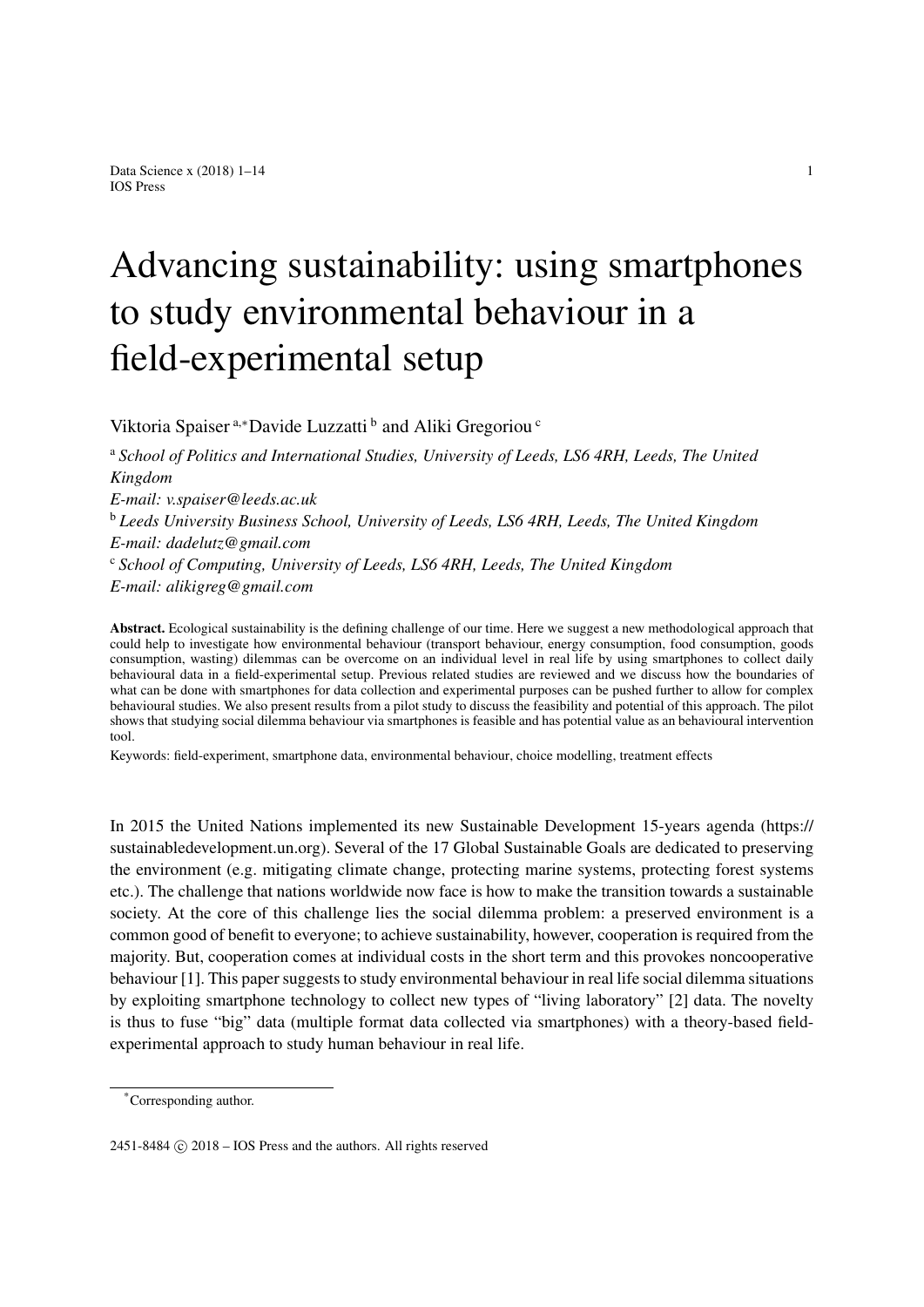#### 1. State of the Art

Big data is widely regarded as a rich data source for (environmental) human behaviour [\[3,](#page-11-2) [4\]](#page-11-3). Typically, consumer behaviour is the focus of environmental behaviour studies making use of big data such as retailers' loyalty cards data [\[5\]](#page-11-4) or smart meter data [\[6\]](#page-11-5). However, such data is limited. For instance, Hornibrook et al. [\[5\]](#page-11-4) could not explain why the introduction of carbon emission labelling on supermarket products did not have any impact on customers' purchase choices; the loyalty card data was not sufficient to answer this question and the researchers had to conduct focus groups to get insight into possible reasons for the lack of impact. Big data is typically purely observational, not generated for scientific purposes, useful to answer certain exploratory questions, but problematic where specific (causal) mechanisms are of interest.

Experiments on the other hand allow to explore cooperation mechanisms and showed for instance that public goods can be produced only in the presence of repeated interactions, which facilitate reciprocation, reputation effects and punishments or relatedness [\[7\]](#page-11-6). But, studies have also shown that the correspondence between laboratory experimental and field-experimental results is often quite weak [\[8,](#page-11-7) [9\]](#page-11-8), suggesting that we cannot necessarily make conclusions about real life (social dilemma) behaviour from laboratory experiments. Consequently there is a lack of deeper theoretical understanding of how these dilemma mechanisms play out in real life [\[10\]](#page-11-9) beyond non-generalizable case studies [\[1\]](#page-11-0).

Consequently, the most recent methodological development aims to combine the big data approach with experimental design [\[11–](#page-11-10)[13\]](#page-11-11). Mobile technologies can be ideal tools for such combined approaches [\[13](#page-11-11)[–15\]](#page-11-12). Smartphones are for instance used to study people's daily lives, tracking social interactions, mobility routines, etc. [\[16\]](#page-11-13). The largest bulk of studies using smartphones to collect data is to be found in health studies. In fact, a whole new area of research known as mobile health (mHealth) has emerged with the goal to identify behaviours that lead to positive or negative health outcomes in order to design and implement large-scale interventions [\[17\]](#page-11-14). Usually either smartphone usage data (e.g. call logs, short message service logs, app-use logs, battery-status logs, accelerometer, GPS, lights sensors, bluetooth scans, proximity sensors, voice, etc.) is collected that provides information about peoples behavioural lifestyles [\[18,](#page-11-15) [19\]](#page-11-16) or bespoke (self-monitoring) software applications are developed that allow researchers to collect specific data. [\[20\]](#page-11-17) for instance developed and used a self-monitoring smartphone software "MONARCA" to collect data on physical and social activities over three months from patients with bipolar disorder to predict depression episodes. While [\[21\]](#page-11-18) used a smartphone application with certain tasks to be performed by participants to detect signs of parkinson by assessing voice, posture, gait, finger tapping and response time. Studies with bespoke (self-monitoring) software applications are however rather rare, most studies collect sensory or smartphone usage data.

Most of these studies however do not implement an experimental design. In particular smartphonesensing studies, where smartphone usage data is collected passively and automatically in the background produce purely observational data, which may provide interesting insights e.g. on people's lifestyles, well-being, performance, social interactions [\[22\]](#page-11-19) etc. but which is insufficient if one is interested in causal mechanisms. The raw collected sensory data requires moreover heavy and sophisticated processing to infer behaviours of interest [\[23,](#page-11-20) [24\]](#page-11-21) and it is often far from clear how reliable and valid these behavioural inferences are [\[19\]](#page-11-16). Other studies combine sensing with self-reported data e.g. of subjective experience, often obtained through ecological-momentary assessments (EMAs), which can be contextcontingent (e.g. GPS record triggers question: "What are you doing here?" [\[25,](#page-12-0) [26\]](#page-12-1)). But even these studies do not use an experimental setup, although experimental sensing-data collection apps have been developed such as RecordMe [\[27\]](#page-12-2) or UBhave [\[28\]](#page-12-3). On the other hand, some studies try to make causal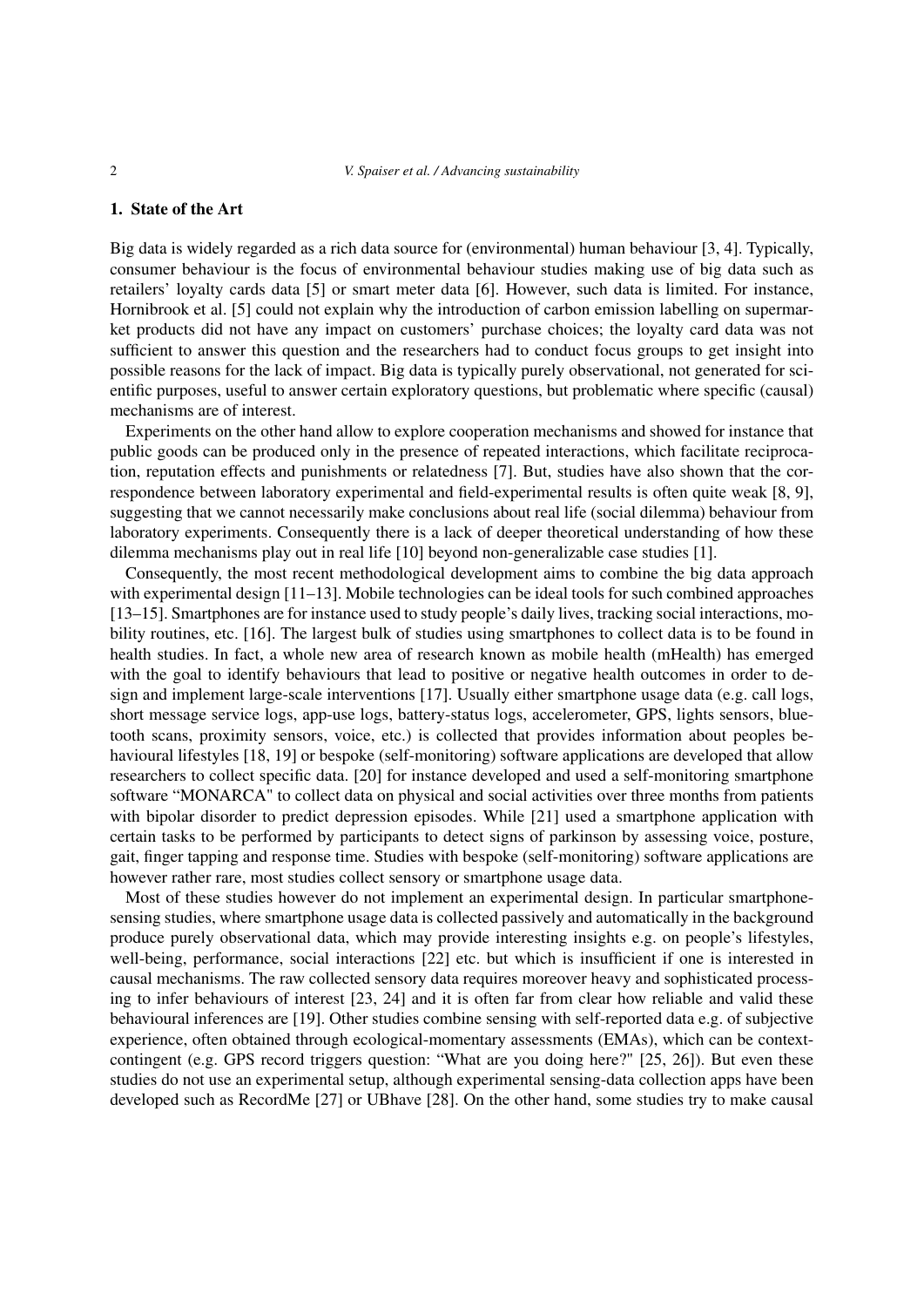inferences from quasi-experimental frameworks [\[29\]](#page-12-4). Studies that involve experiments are usually studies where the smartphone application itself or some other system is tested for its efficacy [\[30\]](#page-12-5), rather than where the smartphone application is used to issue an experimental intervention in the data collection process. Nevertheless, the utilisation of mobile technologies for experimental treatments is increasingly discussed and tentatively explored, particularly in medical research [\[31\]](#page-12-6). All studies ultilized SMS and/or other multimedia message services for interventions and about half of them reported significant health behavioural changes (ibid.).

The increasing utilisation of smartphone technologies for data collection and intervention goes along with another trend. The field experimental approach is a rapidly growing form of social science research, encompassing hundreds of studies on topics like education, crime, employment, poverty, development, discrimination, political participation etc. [\[32,](#page-12-7) [33\]](#page-12-8). And the smartphone-based experimental intervention approach can be well implemented within a field experiment study, indeed turning these mobile devices into real-life laboratories.

While using smartphones to collect data is now becoming quite common in health and psychological studies, there are no studies where smartphones are used to study complex social and/or choice behaviours, such as behaviours in social dilemma or public good situations. There is no straightforward way to infer such complex behaviours from sensing or smartphone usage data, given it is even non-trivial to infer much simpler behavioural patterns (e.g sleeping vs. being awake) from such data [\[19\]](#page-11-16). Ecological-momentary assessments (EMAs) would have to be ulitised within bespoke software applications. And if a field-experimental approach is chosen the question is how to best translate the various experimental interventions tested in laboratory experiments on public good and social dilemmas into smartphone-based interventions. There is one study from the US that at least to some extent leads the way. [\[34\]](#page-12-9) developed a bespoke smartphone application onTrac and assessed the impact of behavioural nudge interventions implemented in the app in a randomized controlled trial. Specifically, onTrac reported carbon emissions and calories burned associated with user specified travel modes as an intervention. An in-build accelerometer detected automatically some of the travel models (walking and bicycling) automatically using GPS records to estimate users' speed, while the users had to report other types of travel modes (e.g. car, bus, train, subway). User survey following a three week trial of onTrac app usage revealed increases in self-reported considerations for the environmental impact of travel choices among students who used onTrac comparing to a control group who did not. While this intervention is certainly interesting – though it's problematic to mix a environmental awareness and a health awareness nudge, because it is impossible to know which of them has what effect –, previous laboratory experimental research has produced a whole set of other interesting interventions in the public goods context that would be worth trying in a real-life setting. Moreover, while a focus on transport behaviour is certainly sensible in the context of the study, environmental behaviour is necessarily multidimensional, involving transport, energy consumption, food choices, waste behaviour etc. And these various behavioural dimensions do most likely interact in real life.

## 2. Using smartphones to study (environmental) social dilemma problems in a field-experimental setup

This paper suggests to study environmental behaviour (transport behaviour, energy consumption, food consumption, goods consumption, wasting behaviour) in real life by using smartphones to collect daily behavioural data over an extended period of time in a field-experimental setup. The major originality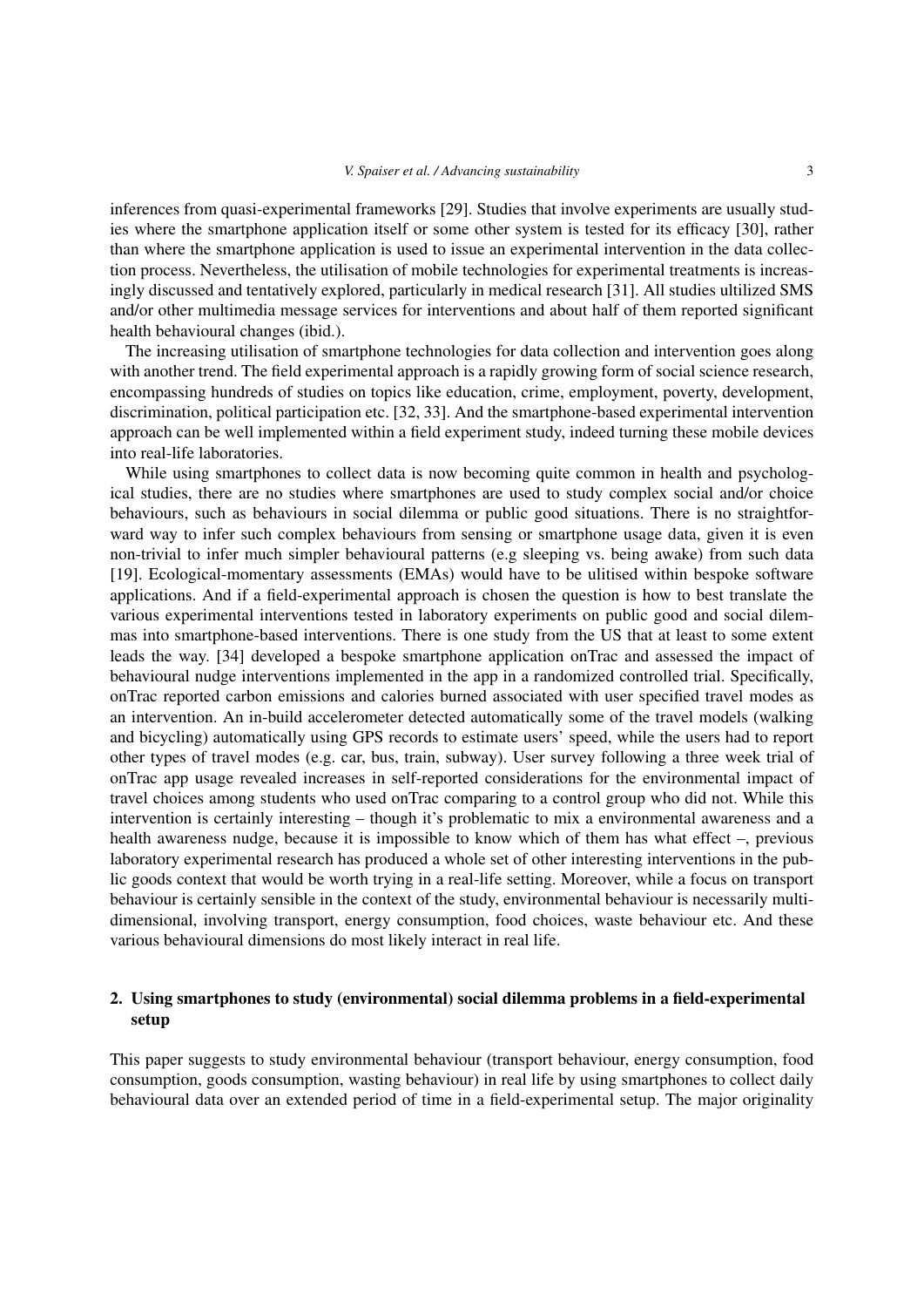of the approach suggested here and partly tested in a small pilot project lies in pushing the boundaries of what can be done with "living laboratory" data in order to better understand (environmental) social dilemma problems. Overcoming environmental behaviour dilemmas is essential to a successful transition to an ecologically sustainable society, as envisioned by the United Nations. While pollution and depletion of natural resources is a prime example for social dilemmas, they can be encountered in all areas of life where collective action is required: civil society relies on volunteering, democracy relies on active democratic participation, public spaces rely on peoples' other-regarding behaviour etc. Given the pervasiveness of social dilemmas, it is not surprising that social dilemmas are one of the core human behaviour research problems [\[1\]](#page-11-0) and a core issue in every society. Any proven success in understanding how social dilemma problems can be dealt with in real life situations could therefore have far reaching consequences and allow a translation of the research results into policy measures. Today's data-generating digital technologies offer new possibilities to study human behaviour in real life social dilemma situations.This has been recognised by the UN, which established an Independent Expert Advisory Data Revolution Group to make concrete recommendations on bringing about a data revolution in sustainable development [\(http://www.undatarevolution.org\)](http://www.undatarevolution.org).

One boundary of what can be done with "living laboratory" data that we suggest to push is the complexity and multi-dimensionality of the behaviour measured. We suggest to study multiple environmental behaviour dimensions (transport behaviour, energy consumption, food consumption, goods consumption, wasting behaviour) simultaneously in order to understanding how they interact in people's decision making, e.g. when people decide to buy an ecological product to compensate for environmentally damaging travel behaviour. Including different environmental behaviour dimensions allows to investigate phenomena like the moral credential effect [\[35,](#page-12-10) [36\]](#page-12-11), where a person who has chosen an environmentally friendly behaviour in one context, may feel morally entitled to behave in less environmentally friendly fashion in another.

Collecting data on multiple environmental behaviour and issuing experimental interventions requires a bespoke smartphone application software solution. Sensing or smartphone usage data will not be sufficient, though could be partly used to complement ecological-momentary assessments (EMAs), essentially questions that require users to self-report behaviour (e.g. what food was consumed, what waste was produced with some default answers to make the data entry quicker). Thus, data to be collected would include text input. Typing answers could however be potentially replaced through voice recording of answers. These voice recordings could then be automatically converted to text data. Furthermore, barcode scans should be collected to assess goods consumption. These barcode scans data needs to be linked to a barcode database, ideally to one that contains information about how sustainable the respective product is. Potentially, the barcode scanning function could be linked to smart barcode scanner applications like GoodGuide that allow the automatic identification of environmentally friendly products. Furthermore data on electricity usage should be collected. Users could take a picture of the electric meter counter with their smartphones and OCR (Optical Character Recognition) algorithms could be used to extract the number from the picture. This solution could be implemented for users who do not have a smart meter. Users with smart meters could access the data from their smart meters through their smartphones and give permission to the data collection application to access that data. However, at this stage smart meters are still not very common. Image taking could potentially also replace text input on foods consumed. AI-based smartphone applications are being developed now, which can translate food images into a list of ingredients [\[37\]](#page-12-12). Users could then just correct potential errors (e.g. soya burger instead of a meat burger). Furthermore, GPS records should be obtained to estimate travel distances and potentially to infer transportation modes [\[38\]](#page-12-13). It is, thus, suggested to combine sensing data with ecological-momentary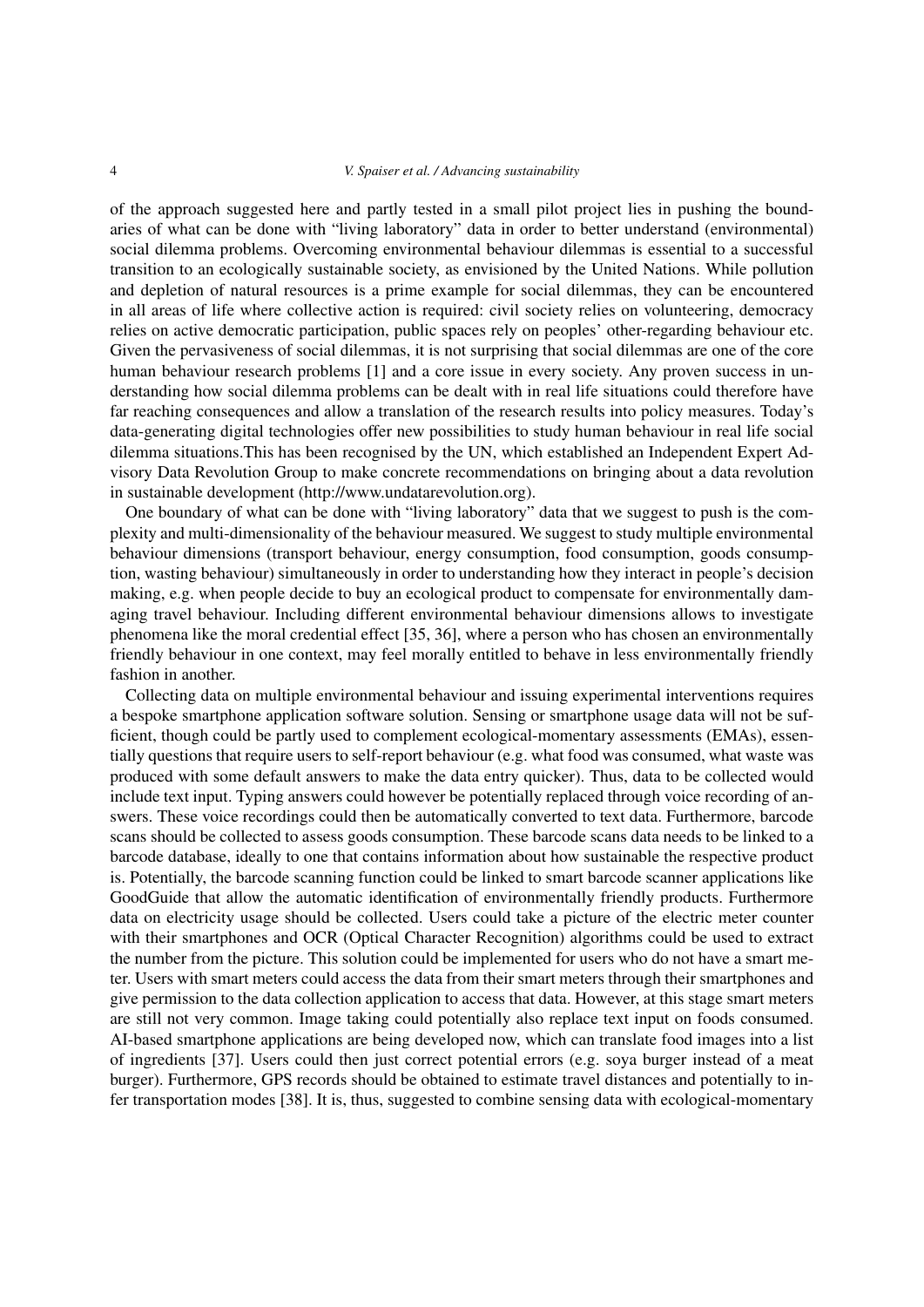assessments data, whereby the sensing data could be partly used to verify self-reported behaviour. The challenge is to find a way to collect quickly and effectively sufficient and insightful data, without interfering too much with users' everyday life. Generally, users should be able to record data anytime throughout their day. The captured data could then be translated for instance into average CO2 emissions, based on calculations provided for instance by [\[39\]](#page-12-14). Thus, though various behaviour is recorded, all these behaviours are quantified in terms of environmental impact by a common measure. Further data could be potentially collected on reasons for respective behaviours, e.g. why a certain transport mode was chosen, or who else was involved.

Another boundary to be pushed is on the experimental interventions. Presently, studies typically implement only a single experimental intervention and almost exclusively it is message-based intervention, where study participants are nudged to display a particular behaviour. Other potentially interesting interventions have not been studied yet in a field-experiment setup using smartphones for data collection and experimental intervention. We suggest to study multiple experimental interventions that could provide information on which intervention are most effective in terms of real-life behavioural change. Laboratory studies on public goods dilemmas can be very instructive in designing such interventions. Message-based interventions could be further developed through behavioural targeting, originally an online advertisement practice where online users are presented with advertisement based on their past online behaviour [\[40\]](#page-12-15). Behavioural targeting is based in the nudge theory [\[41\]](#page-12-16). The "nudge" is any aspect "of the choice architecture that alters people's behaviour in a predictable way without forbidding any options or significantly changing their economic incentives" (ibid.). I.e. Nudges could be tailored messages sent to study participants' smartphones, proposing specific behavioural changes based on participants' past behaviour.

Another interesting intervention to be studied is social monitoring. Individuals in this treatment group will mutually monitor each other's behaviour as captured by various environmental behaviour scores and visualised through the smartphone application. It is assumed that people, who are aware of their behaviour being monitored and who can compare their behaviour to peer behaviour, will tend to show socially desirable, i.e. environmentally friendly behaviour [\[42,](#page-12-17) [43\]](#page-12-18). This hypothesis is based in the social influence theory which investigates the effects of compliance, conformity and competition [\[44\]](#page-12-19).

Other field-experimental treatments, e.g. reputation-based interventions or financial incentives could be implemented in an actual study too. Particularly the reputation mechanism proved quite effective in solving the tragedy of the commons, at least in laboratory public good games [\[45\]](#page-12-20). A reputation-based intervention could be designed for instance by dividing the study participants into two competing groups, whereby both groups have to goal to collectively reduce their CO2 emissions. In each group the study participants would be given the opportunity to monitor each other (as in the social monitoring group) and to communicate with each other through messaging implemented in the smartphone application. Individuals will be ranked in each group based on their contribution to reducing CO2 emissions and this rank would be visible to everyone in the group through the smartphone application. [\[46\]](#page-12-21) found for instance in a large-scale field experiment that sufficiently high observability promotes cooperation in public good games much more effectively than financial incentives.

One could even go a step further, though that would require greater and/or additional research into the software engineering and artificial intelligence (AI) side. Many of the interventions described here are rather patronizing and to some extent may be seen as manipulative. But how could we encourage behavioural change in a more emacipatory, empowering way? Should the goal not be to empower individuals in their capability to make informed decision that are right for them and the society overall? But how could an emancipatory intervention look like? Our idea here is to design an AI-based decisionmaking assistant that would help users to make decisions that are right for them and the society overall.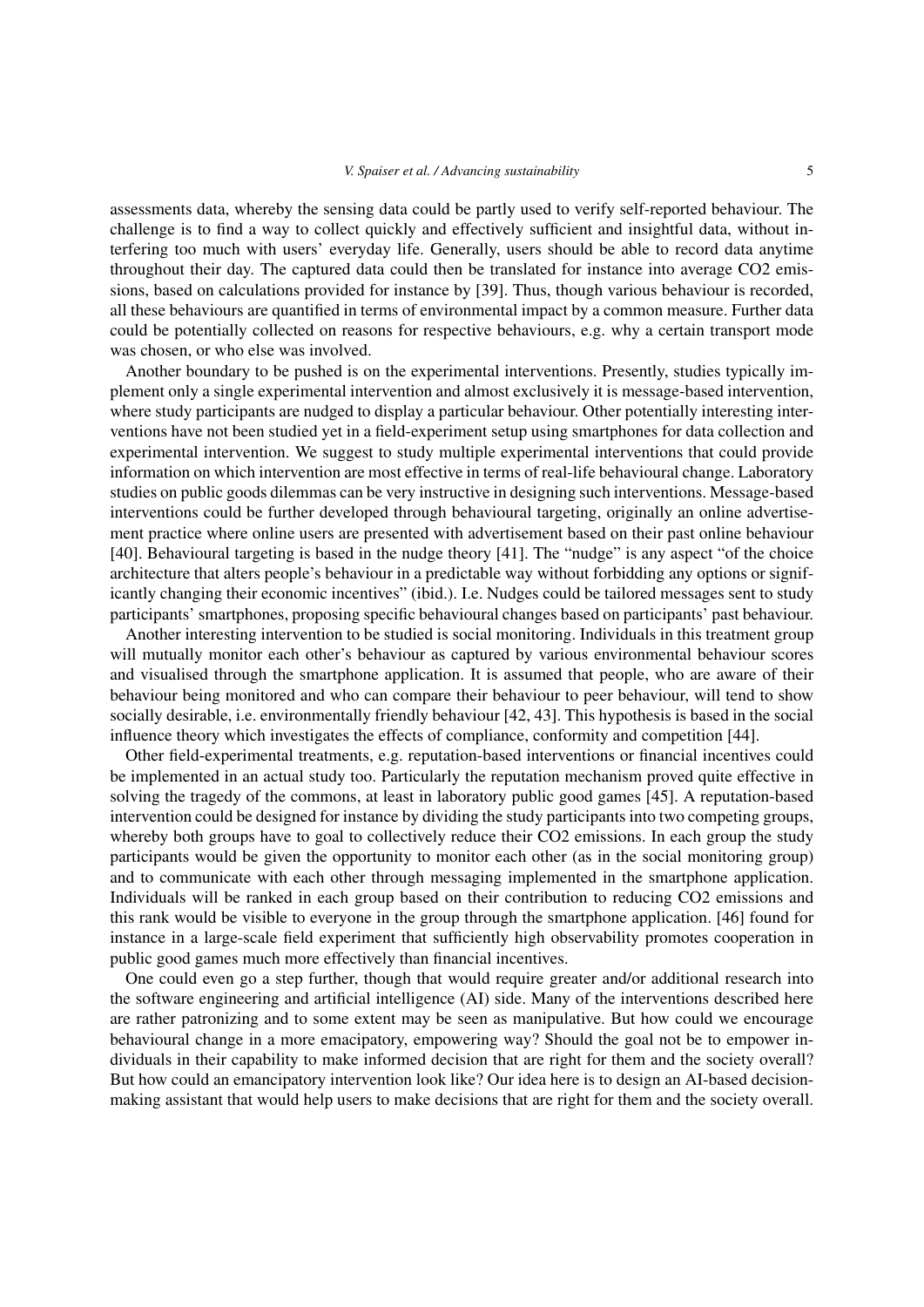This AI-based assistant could provide the users with all necessary information (e.g. what the options are, what the costs are financially and in terms of CO2 emissions) and answer their questions (e.g. what are the alternatives), additionally it could engage the users in a Socratic dialogue [\[47\]](#page-12-22) encouraging them to think critically and make an autonomous and yet responsible decision, considering society's greater good and question their preferences and habits. This intervention could be tested against a "non-emancipatory" AI-based decision-making assistant which would also provide the user with all necessary information and answer their questions, but which would then suggest to participants an "optimal" decision solution based on participants' stated preferences.

Generally, the experimental design of the research project will make it necessary to analyse the data partly on the run (quasi real-time) during the data collection phase. That is, data analysis at this stage of the project will be part of the data collection and field experiment process, to compute for instance environmental behaviour scores and to visualise collected data in order to issue the respective experimental interventions.

Finally, the suggested approach should certainly follow a Randomised Controlled Trial (RCT) fieldexperimental design to allow for causal inference in hypothesis testing. The data collection and fieldexperimental interventions should take place over a longer period of time, at least one month, to give study participants time to respond to experimental interventions and to test, whether observed behavioural changes are stable over time.

### 3. Pilot Study

To show the feasibility of the above described approach in general, a pilot study was conducted over two weeks in June 2017 with 20 study participants. Two field-based interventions were tested to inspire cooperative, i.e., environmentally-friendly behaviour: (1) behavioural targeting and (2) social monitoring. A control group was not included in the pilot study due to financial restriction that allowed to recruit and compensate only 20 study participants. The primary goal of the pilot was to show the feasibility of the study approach (incl. multiple interventions), consequently, it was decided to implement a second intervention rather than a control group. Instead, the field-experimental treatments were only issued in the second week of the study. The first week thus served as a reference point for comparison and treatment effect estimation. In an actual study however a control group is absolutely indispensable, also a sizeable, representative sample should be aimed for in an actual study.

#### *3.1. Data Collection*

For the pilot study the free EpiCollect 5 Mobile and Web Application [\(https://five.epicollect.net\)](https://five.epicollect.net), developed by Imperial College London, was used for data collection purposes [\[48,](#page-12-23) [49\]](#page-12-24). The platform allows to create project-specific smartphone applications and then publish these through the EpiCollect 5 mobile phone application, that operates on iOS and Android smartphones. EpiCollect 5 allows to collect the following data types: (1) simple or multiple choice questions or text entries, (2) GPS coordinates, (3) images,  $(4)$  videos,  $(5)$  audio and  $(6)$  barcodes. In the pilot study  $(1)$ ,  $(2)$ ,  $(3)$  and  $(6)$  were used for data collection. EpiCollect 5 gives users full control over their data; they have to explicitly upload the data.

EpiCollect 5 is a great platform for research data collections but it is not designed for experimental research. For an actual study on larger scale a bespoke software solution would be preferable, which would facilitate certain features more directly (see Supplementary Information S1 for further discussion on smartphone application, including ongoing work on a bespoke solution).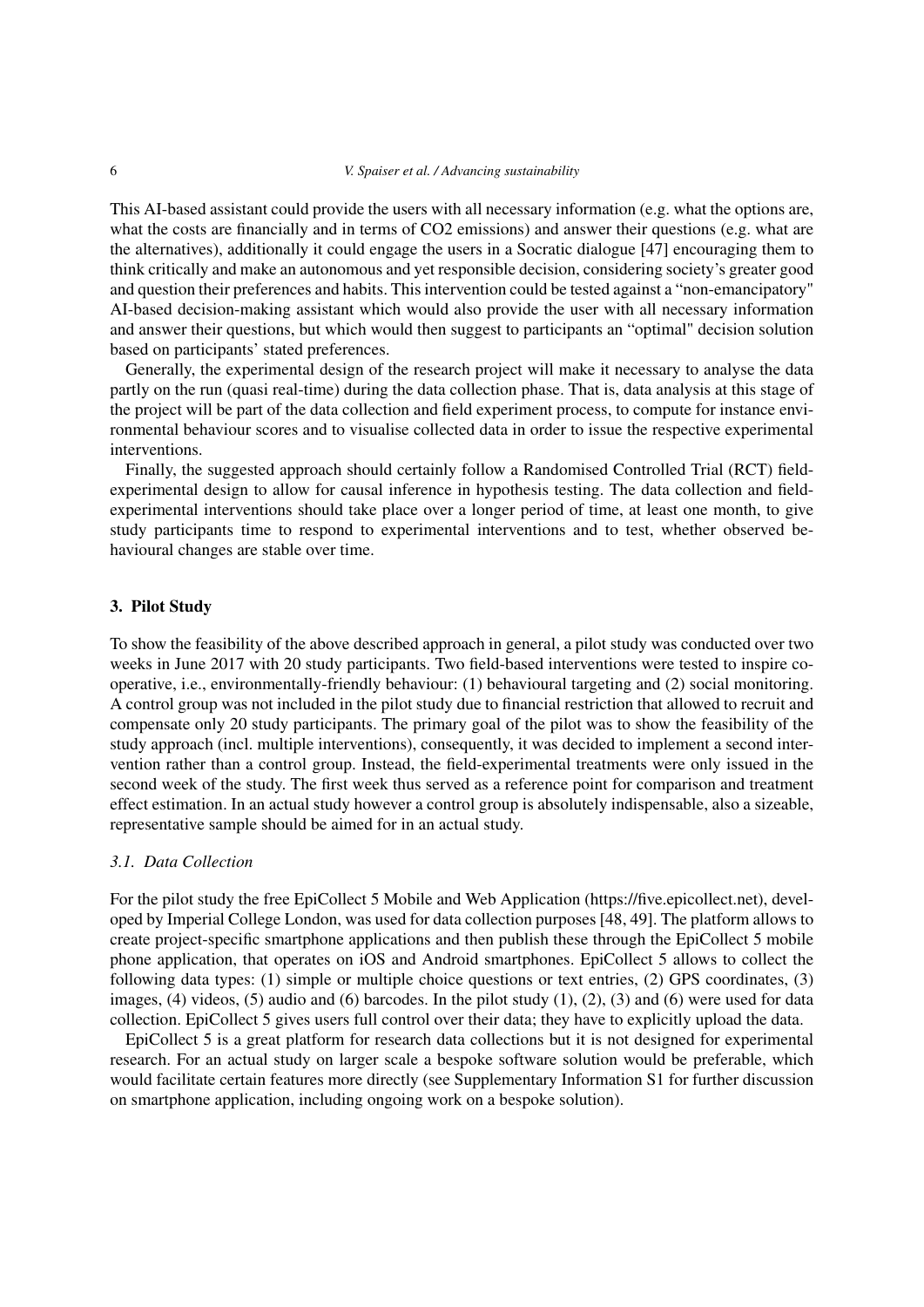From the 20 recruited study participants, 13 participants were students (incl. two postgraduate students) and 7 had a professional background. All study participants had a higher educational background. The age of the study participants ranged between 18 and 43, with the mean of 25.7 and standard deviation of 7.23. 8 study participants were male, 12 female. Study participants were compensated for their participation with a £50 Amazon voucher. When recruiting study participants it was attempted to maintain the non-interference assumption, i.e. that the CO2 emissions of one experimental group are not affected by the treatment in the other experimental group [\[32\]](#page-12-7) e.g. through a spill-over effect between study participants who are friends. This was done by recruiting students from different disciplines, graduation levels, courses etc.

Given data collection tool place in June, students were on term break and were more likely to travel. Study participants had to enter data through the application on a daily basis and upload the data in the evening. If they failed to do so they received a reminder email. The daily data entry took between 5 and 12 minutes and could be distributed over the whole day. The recorded data (e.g. answers on what transport mode was used, what food consumed, what electronic devices used, etc.) was translated into average CO2 emissions for the specified activity based on [\[39\]](#page-12-14). This allowed to calculate average CO2 emissions for each environmental behaviour dimension and overall (see Supplementary Information S2.1 for further discussion of data collection, including questionnaire implemented in the app).

At the start of the pilot study the study participants were asked to complete an initial online survey, collecting some basic socio-demographic (i.e. age, gender, financial situation) and attitudinal data (e.g. attitude on climates change). At the end of the pilot study they were asked to complete a final online survey, evaluating their experience as study participants (i.e. what they liked, what they did not like, whether they thought that participation in the study raised their environmental awareness) (see Supplementary Information S2.2. and S2.3 for further details).

After the first week the 20 study participants were randomly assigned to one of the two fieldexperimental groups, each containing 10 study participants. In the second week all study participants were subject to one of the two treatments on a daily basis. In the behavioural targeting group they would receive individualised messages giving advice on how they could reduce their CO2 emissions, e.g. in the transport dimension by using a bus instead of a car. The advice given was based on the data entered on the previous day. In the social monitoring group study participants would receive messages visualising in a bar graph their own environmental performance from the previous day on the various dimensions as well as the environmental performance of the others in the group. This happened in an anonymised way. Each study participant had a username that was used throughout the study to collect the data and to refer to and identify the various study participants. The notifications were sent out every day at 5pm (see Supplementary Information S2.4 for further details on notifications). Parallelism in the administration of the field-experiment with the two treatments, i.e. all subjects used the same app and were exposed to the same questionnaire etc., helped to maintain the excludability assumption, that is the potential outcome of the experiment depends solely on whether the subject receives the treatment [\[32\]](#page-12-7).

#### *3.2. Results*

The results of pilot data analysis will be discussed only to show what analyses could be done and what insights could potentially be reached if data would be collected on larger scale using the suggested approach. No attempts will be made to make any (general) conclusions about environmental behaviour from this pilot study data. Not only does the extremely small, unrepresentative sample not allow for any robust estimations or generalizations, but the two weeks of data collection are too short to measure any consistent behavioral changes due to field-experimental interventions. Indeed, in the evaluation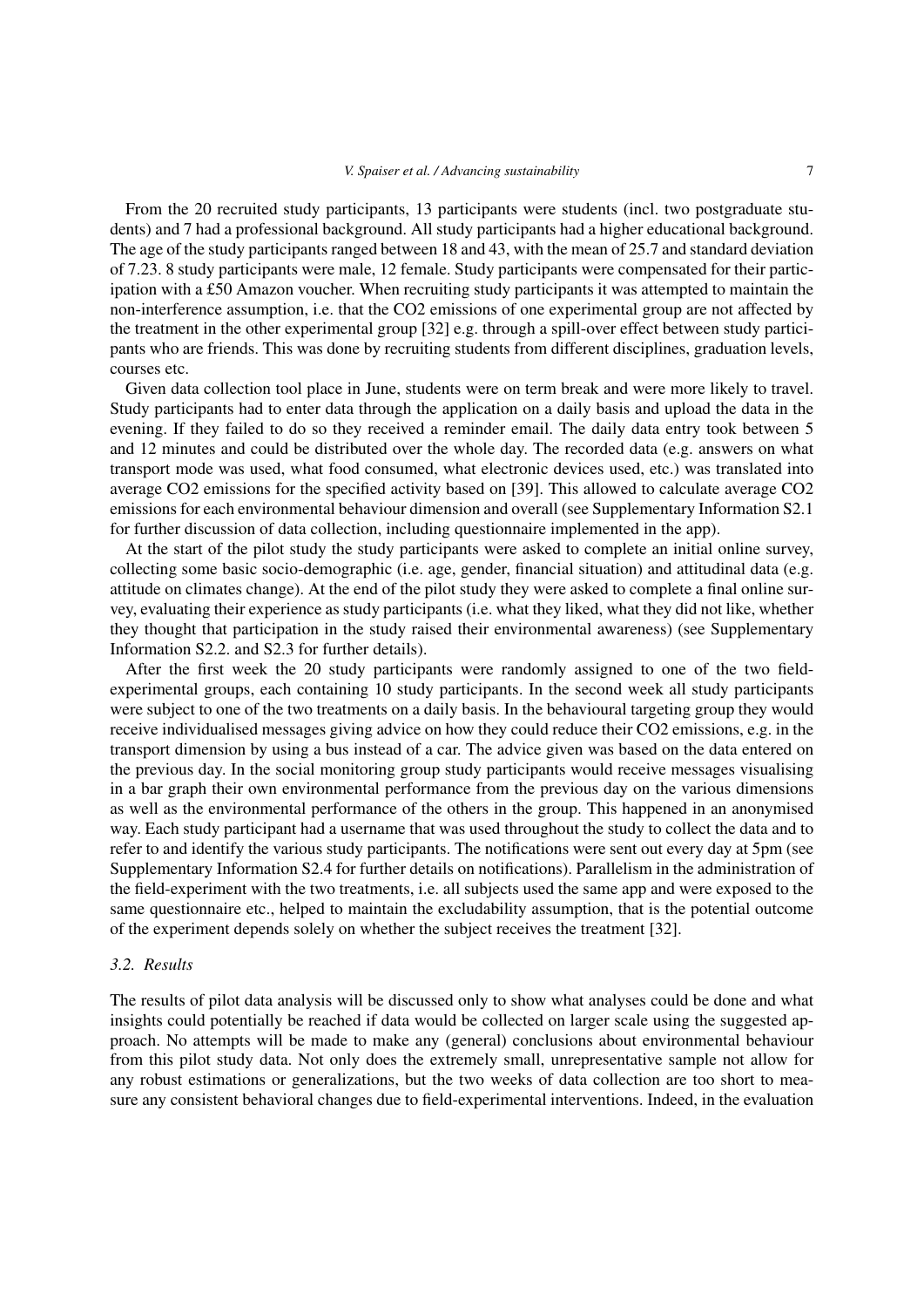survey after the data collection, some study participants explicitly said that they were not able to make short-term changes after noting their high environmental footprint scores during the field-experimental intervention week, because flights were already booked long time ago, car trips already planned and certain foods already bought. Finally, the lack of a control group limits the analyses that can be performed and the results that can be obtained.

The descriptive analyses of the collected data, including looking at the trends in CO2 emissions throughout the study on the individual as well as aggregate level can be accessed in the Supplementary Information S3.1. Moreover, for a full discussion of treatment effects (including the rather inconclusive results from t-tests) please see Supplementary Information 3.2. Here only some selected results will be presented. Among others we run a repeated measure ANOVA, that allowed us to compare the two fieldexperimental interventions, using second week data, accounting for autocorrelation and random effects. The analyses result in a reasonable random effect model (LL: -661.11, AIC: 1336.23, BIC: 1356.19) that fits the data indeed better (L-Ratio Test: 16.29, p < 0.01) than a fixed model (LL: -669.26, AIC: 1348.52, BIC: 1362.78). Calculating McFadden (0.02), Cox/Snell (0.17) and Nagelkerke (0.17) Pseudo-R-squares for the model vs. a null models with neither fixed nor random effect, shows moreover that the model fits the data better than a null model (LL-difference:  $-12.30$ , Chi-Square: 24.61, p < 0.01). However, the model is only marginally better than a null model that includes random effect and the improvement in the model fit is not significant (LL-diff: -2.36, Chi-Square:  $4.72$ ,  $p = 0.32$ ; McFadden Pseudo R-Square: 0.004, Cox/Snell Pseudo-R-Square: 0.35, Nagelkerke Pseudo R-Square: 0.35). This suggests, that at least with the obtained data we cannot necessary conclude that accounting for the treatments improves our ability to predict the overall CO2 emissions. This is likely due to the very small data set. Nevertheless, when actually comparing the two treatments, the pilot study seems to suggests that the social monitoring treatment had a somewhat greater positive (in terms of reducing CO2 emissions) effect on the overall environmental behaviour in comparison to the behavioural targeting treatment (see Figure [1\)](#page-8-0). This result shows at least that it could be worth investigating further the effects of different types of treatments in a full study, including a control-group and potentially other treatments.

The collected data also allows for building and estimating choice models, either traditional discrete choice models [\[50\]](#page-13-0) or if one would like to account for potential non-linearities in the decision making and in general permit a Machine Learning algorithm to find the best utility function to describe the choice data, then the Processes-based choice models suggested recently by Mann et al. [\[51,](#page-13-1) [52\]](#page-13-2) are quite useful. Gaussian process choice models were estimated for transport mode choices. Initial survey data provided individual characteristics data (i.e. age, financial situation, climate change attitude). While data collected through the smartphone application allowed for the creation of a dataset of travel choices characteristics (e.g. CO2 emissions), accounting for distances of individual travels, estimated from the GPS recordings, to which other data on travel choices from other sources can be added (e.g. average speed, average cost for a respective travel mode). Finally, using the data from the smartphone application, that indicates who used what transport mode when, why and to travel where etc. the individual characteristic data was linked to the travel characteristic choices. Making use of the Mann et al. [\[51\]](#page-13-1) approach, we estimated the utility functions to understand why study participants have chosen certain transport modes in a given situation. Keeping in mind the limitation of the data, the obtained model results nevertheless show the potential of this approach to gain insights from an actual study.

Figure [2](#page-9-0) shows that distance plays an important role when it comes to picking the travel mode and hence when it comes to CO2 emissions. Participants prefer for small distances low CO2 emission transport modes, but with increasing distance transport modes with higher CO2 emissions are preferred. This seems to interact to some extent with the financial situation. The transport mode choices of less affluent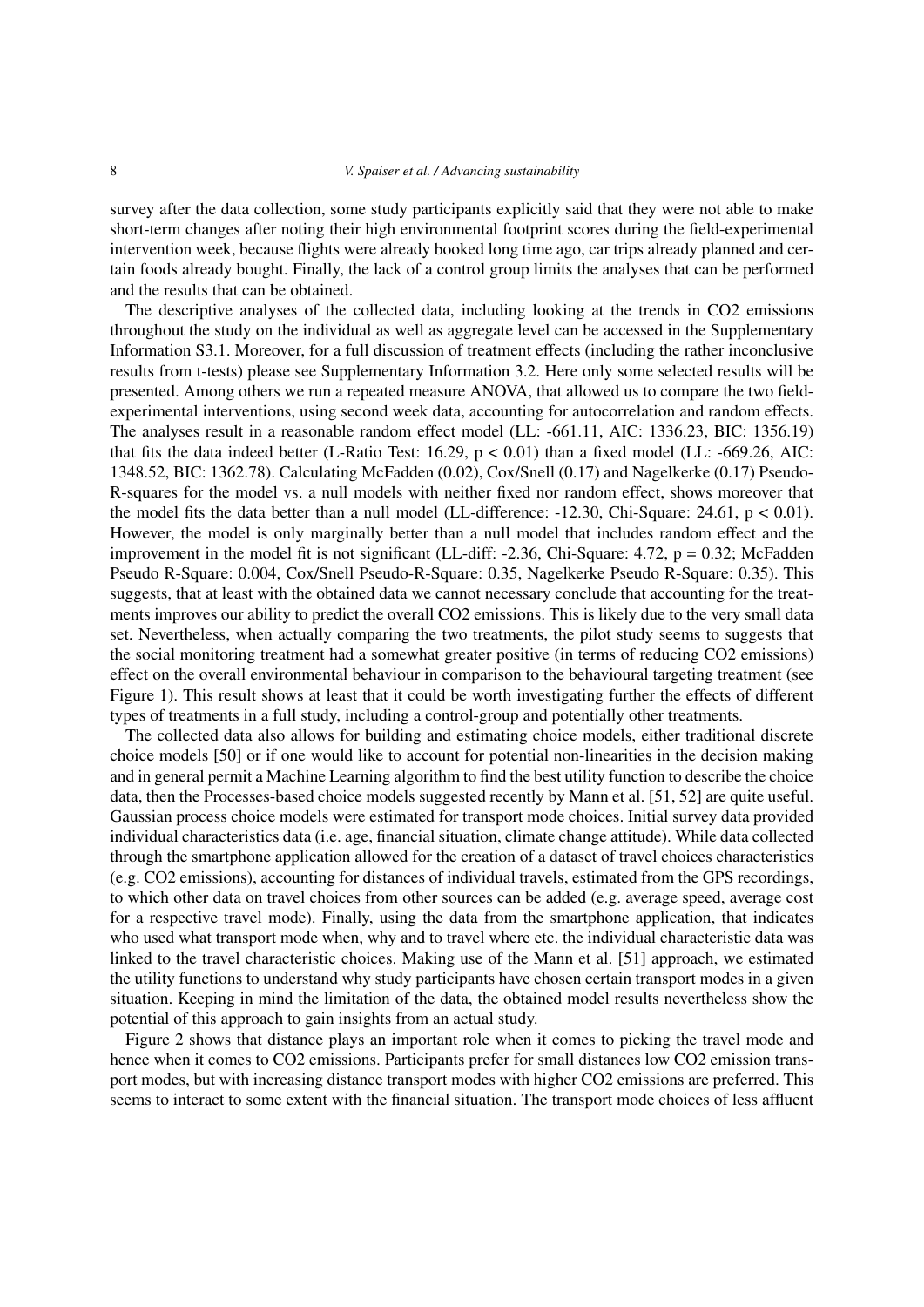

<span id="page-8-0"></span>Fig. 1. Interaction plot shows the natural mean of each treatment\*date combination along with the confidence interval of each mean with percentile method. Least Square Means for CO2 emissions in the behavioural targeting group were estimated to be 118.02 (se: 8.61, 95%-CI: [97.12, 138.93]), for social monitoring 93.19 (se: 8.52, 95%-CI: [72.42, 113.96]).

participants seem to be more limited, the utility bands in the plot are much more narrow and focussed. But the main two positive utility areas for lower and higher distances are the same for the well-off and less well-off. Age seems to have a rather minor effect on its own, in particularly it does not play a major role for travels within low distances and for middle distances the older seem to have a slightly higher preference for high-CO2 emission transport modes compared to younger participants, who might have less access to these (i.e. car ownership). The choice is furthermore correlated with climate change attitudes. For near distances those, who are more concerned about the climate change, are more likely to prefer low-CO2 emission transport modes, while for far distances those who are less concerned are having a much clearer preference for high-CO2 emission transport modes. Generally, those who are least concerned about climate change are more likely to prefer transport modes with high CO2 emissions even for small distance travels. Besides CO2 emissions, participants seem to choose transport modes based on how much independence these transport modes allow for, with a clear preference for transport modes that allow for the greatest independence such as cars, but also bikes and walks for short distances, while transport modes that are low on independence such as buses and trains are rather disliked. Moreover, we see that older participants seem to have a slightly higher preference for independent transport modes comparing to young participants, who again might not have access to these (e.g. car ownership) (see further results e.g. on the effect of transport cost in Supplementary Information S3.4). Though these results seem to be reasonable in describing people's behavioral choices, caution should be applied when interpreting these results, given the little data.

Analyses have also been conducted to investigate how the various environmental behaviour dimensions interact, specifically whether we can find evidence for the so-called moral credential effect or self-licensing effect discussed earlier. Please see Supplementary Information S3.5 for a full account of the results. In summary, the analyses did not result in clear interaction patterns between the various environmental dimensions. A weak relation could only be established between the transport and electricity dimension. The small data set and other pilot study limitations may have inhibited measuring clearer relations.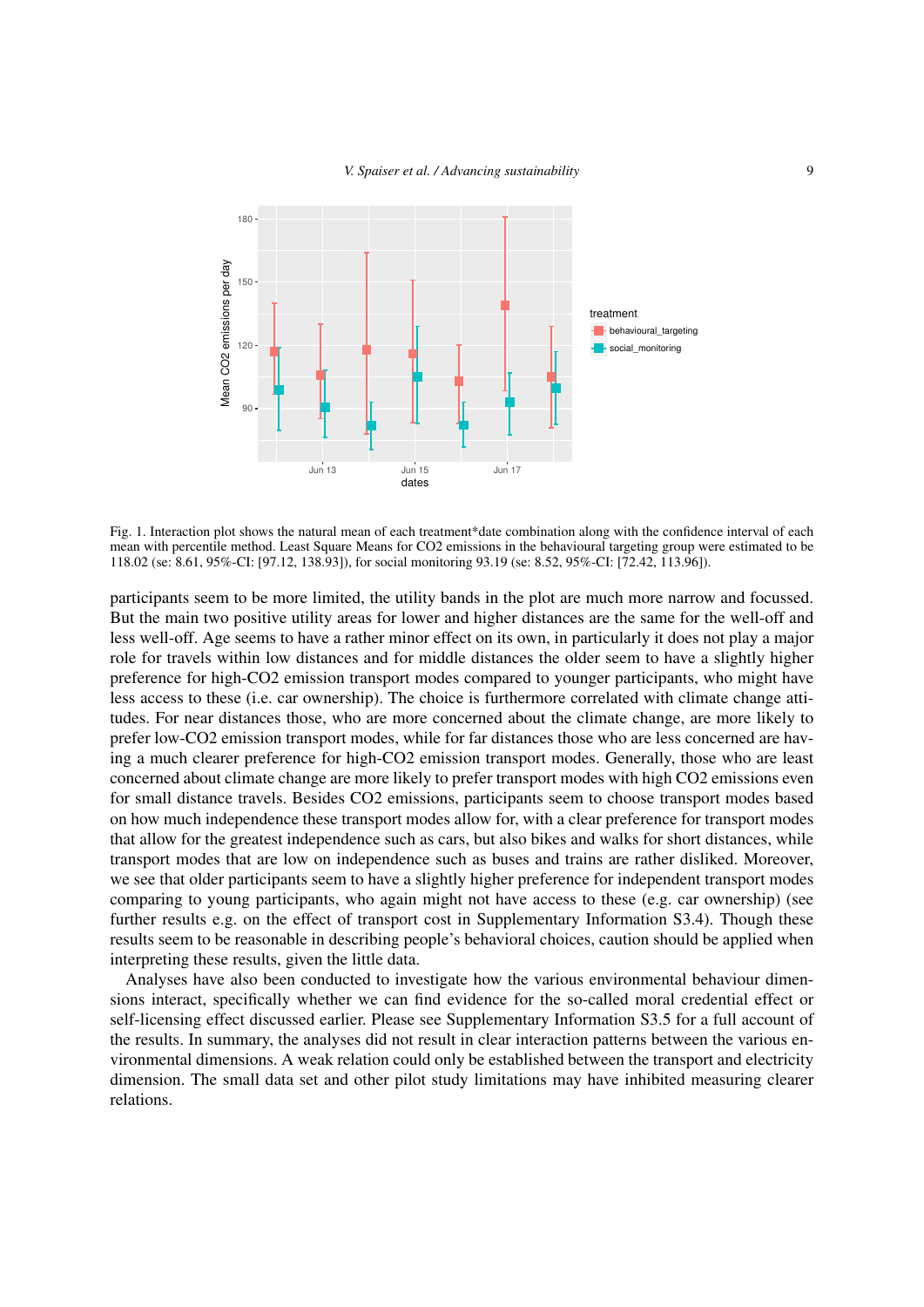

<span id="page-9-0"></span>Fig. 2. Heat plots displaying the utility function for transport modes based on choice characteristics CO2 emissions and independence. The colour bar shows the utility scale, with redder colours indicating a positive utility and bluer colours none or even negative utility. The upper two panels show transport mode preferences with respect to travel distance for younger and financially well (left) or less affulent (right) participants (a similar pattern emerges for older participants, see Supplementary Information S3.4). The two panels in the second row show the effect of age, holding financial situation constant, comparing near distance travels (left) and middle distance travels (right). The two panels in the third row display climate change attitude effects, comparing near distance travels (left) and far distance travels (right). The bottom left panel shows the effect of distance, if climate change attitude is held constant at "least concerned" level for young and well off participants. The bottom right panel shows utility function for transport modes based on independence with respect to age, for affluent participants.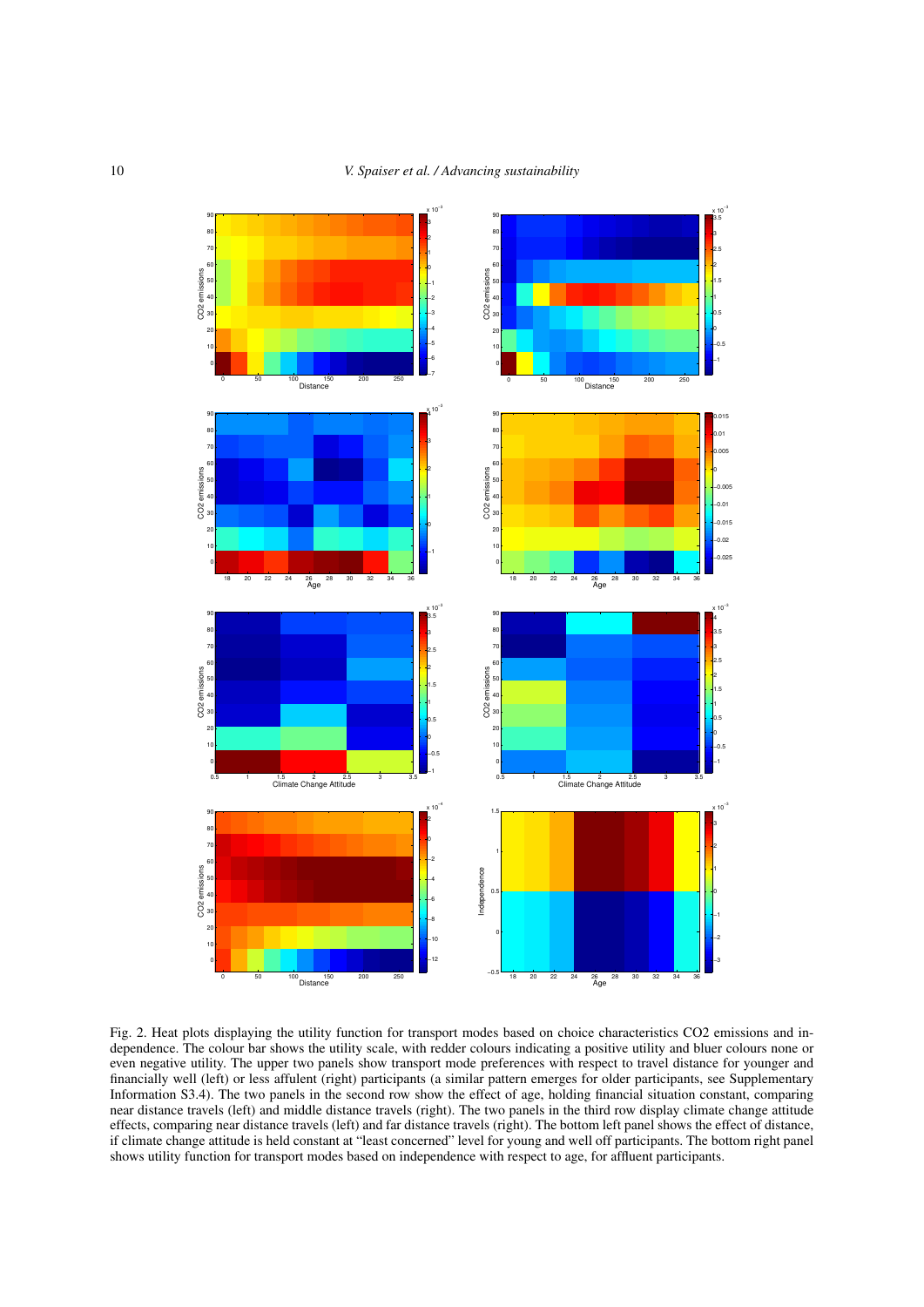#### *3.3. Discussion*

The pilot study results presented in the main manuscript mostly show that potentially interesting insights could be gained from conducting such a study with an improved design, on a larger scale and over a longer period. Some results were non-conclusive due to various limitations and it remains to be seen if better data that would allow for better statistical analyses (e.g. mixed effect models, difference-indifference analyses etc.) could produce clearer outcomes. Furuthermore, 17 out of 20 study participants suggested that the participation in the study increased their environmental awareness a little (10), to some extent (6) or absolutely (1). Of course this does not translate automatically in behavioural change, but there may be some potential for it.

The reliance on people's accurate reporting of their environmentally relevant activities is problematic. Here the approach suffers a weakness that most research involving humans is facing and there is no easy, obvious solution to this. At least the daily data collection makes sure that people don't have to struggle to remember what they did throughout the day. Moreover, the collection of more objective data, such as electric meter data etc. can to some extent allow for response verification. When designing follow-up studies more thought should go into further automatising data collection, e.g. usage of accelerators for transport mode inference [\[40\]](#page-12-15).

There is also much room for other improvements of the study design tested in the pilot, as already mentioned earlier (e.g. in terms of sampling, duration of the study, control group etc.). Study participants' feedback in the final online survey provides valuable input for a better design among others of the survey questions. For instance, sometimes the type and usage duration of certain devices like lamps, or the type and amount of certain foods (e.g. organic, local vegetables) can be more indicative of the environmental implications of the behaviour. The problem of including more details however is of course that the time participants spend on providing the answers would increase. Furthermore, besides including other interesting interventions, the ones tested in the pilot could be improved too, e.g. in terms of behavioural targeting messaging [\[53\]](#page-13-3) and in terms of unobtrusiveness [\[32\]](#page-12-7). Nevertheless, the pilot study shows that studying (environmental) social dilemmas via a smartphone in a field-experimental setup is feasible and could lead to new insights.

Finally, it should be noted that it is not the intention of this study to suggest that the society should leave it to the individual responsibility of each citizen to fight climate change and strive for greater sustainability. Nudges etc. will not be sufficient to find a solution to the ecological crises humanity is facing. [\[54\]](#page-13-4) suggests for instance that "structural barriers such as a climate-averse infrastructure are part of the answer" why people who are environmentally concerned do not necessary act more environmentally friendly. Hence, policy measures such as taxing companies for CO2 emission, public investment in sustainable infrastructure etc. are inevitable if we seriously want to make a transition towards a sustainable future. But, the change on the individual level should be encouraged simultaneously with societal change. If both go hand in hand we are more likely to achieve a true transition.

#### Acknowledgements

Viktoria Spaiser would like thank the School of Politics and International Studies, University of Leeds, for SRIF (Strategic Research Investment Fund) funding that allowed to run this small pilot study.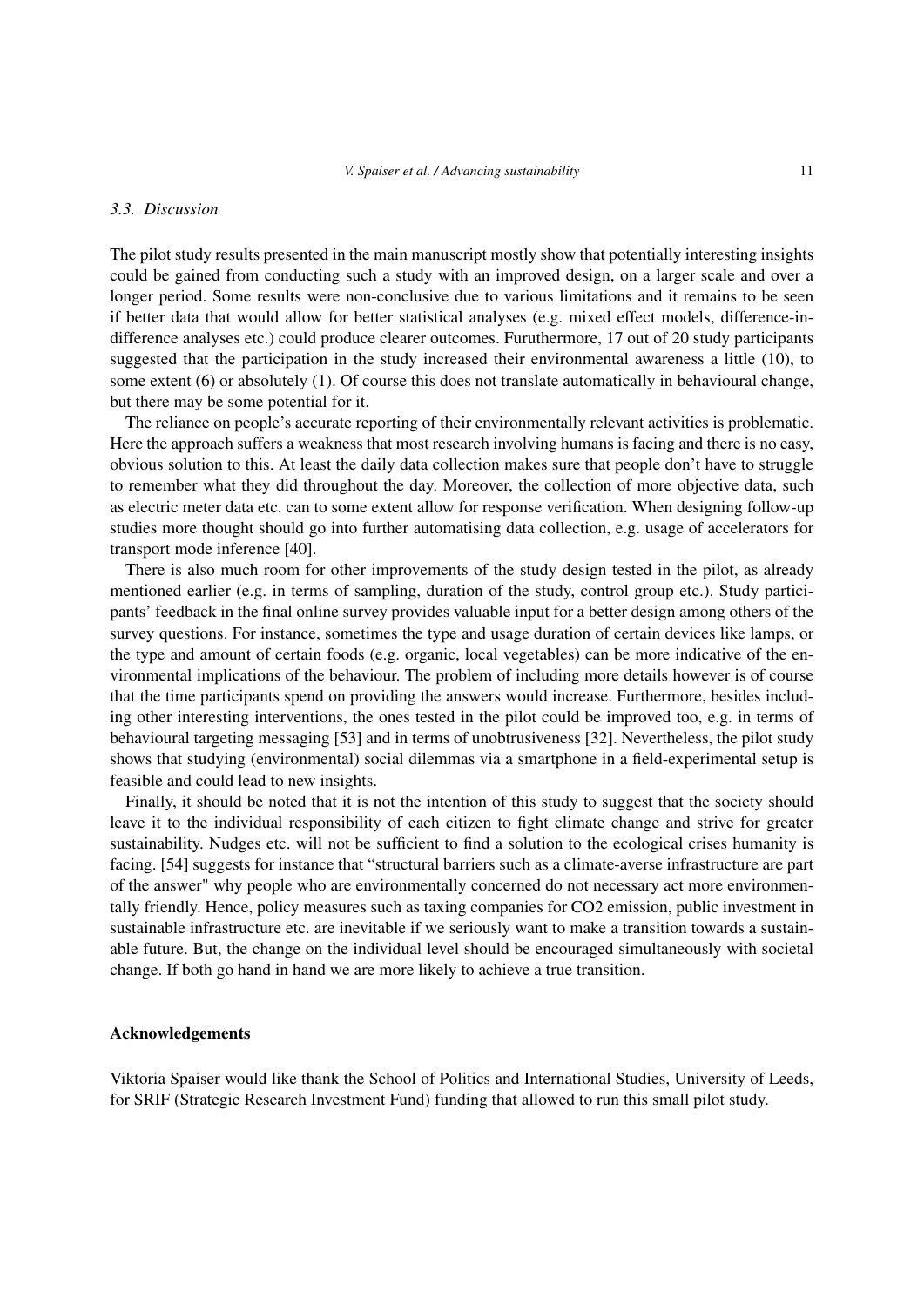#### References

- <span id="page-11-0"></span>[1] E. Ostrom, T. Dietz, N. Dolsak, P.C. Stern, S. Stonich and E.U. Weber (eds.), *The Drama of the Commons*, National Academy Press, 2002. doi:10.17226/10287.
- <span id="page-11-1"></span>[2] A.S. Pentland, *Social Physics: How Good Ideas Spread - The Lessons from a New Science*, Penguin Press, 2014. ISBN: 1594205655
- <span id="page-11-2"></span>[3] H. Gijzen, Development: Big data for a sustainable future, *Nature*, 502 (2013). doi:10.1038/502038d.
- <span id="page-11-3"></span>[4] D. Giggs, M. Stafford-Smith, O. Gaffney, J. Rockström, M.C. Öhman, P. Shyamsundar, W. Steffen, G. Glaser, N. Kanie and I. Noble, Policy: Sustainable Development Goals for People and Planet, *Nature*, 495 (2013), 305–207. doi:10.1038/495305a.
- <span id="page-11-4"></span>[5] S. Hornibrook, C. May and A. Fearne, Policy: Sustainable Development and the Consumer: Exploring the Role of Carbon Labelling in Retail Supply Chains, *Business Strategy and the Environment*, 24 (2013), 266–276. doi:10.1002/bse.1823.
- <span id="page-11-5"></span>[6] C. Flath, D. Nicolay, T. Conte, C. van Dinther and L. Filopova-Neumann, Cluster Analysis of Smart Metering Data, *Business & Information Systems Engineering*, 4 (2012), 31–39. doi:10.1007/s11576-011-0309-8.
- <span id="page-11-6"></span>[7] M. Archetti and I. Scheuring, Coexistence of cooperation and defection in public goods games, *Evolution*, 65 (2010), 1140–1148. doi:10.1111/j.1558-5646.2010.01185.x.
- <span id="page-11-7"></span>[8] J. Jerit, J. Barabus and S. Clifford, Comparing Contemporaenous Laboratory and Field Experiments on Media Effects, *Public Opinion Quarterly*, 77 (2013), 256–282. doi:10.1093/poq/nft005.
- <span id="page-11-8"></span>[9] D. Rondeau and J. List, Matching and Challenges Gifts to Charity: Evidence from Laboratory and Natural Field Experiments, *Experimental Economics*, 11 (2008), 253–267. doi:10.3386/w13728.
- <span id="page-11-9"></span>[10] A. Biel, D. Elek, T. Gaerling and M. Gustaffson (eds.), *New issues and paradigms in research in social dilemmas*, Springer, 2008. doi:10.1007/978-0-387-72596-3.
- <span id="page-11-10"></span>[11] A.D.I. Kramer, J.E. Guillory and J.T. Hancock, Experimental evidence of massive-scale emotional contagion through social networks, *PNAS*, 111 (2013), 8788–8790. doi:10.1073/pnas.1320040111.
- [12] R.M. Bond, C.J. Fariss, J.J. Jones, A.D.I. Kramer, C. Marlow, J.E. Settle and J.H. Fowler, A 61-million-person experiment in social influence and political mobilization, *Nature*, 489 (2012), 295–298. doi:10.1038/nature11421.
- <span id="page-11-11"></span>[13] M. Tsvetkova, O. Nilsson, C. Öhmann, L. Sumpter and D. Sumpter, An Experimental Study of Segregation Mechanisms, *EPJ Data Science*, 5 (2016). doi:10.1140/epjds/s13688-016-0065-5.
- [14] V. Pejovic and M. Musolesi, Anticipatory Mobile Computing for Behaviour Change Interventions, *Proceedings of the ACM International Joint Conference on Pervasive and Ubiquitous Computing, Seattle, USA*, (2014), 295–298. doi:10.1145/2638728.2641284.
- <span id="page-11-12"></span>[15] Y. Zheng, S.V. Flanagan and A. Morabia, *Empowering Individuals to Make Environmentally Sustainable and Healthy Transportation Choices in Mega-Cities through a Smartphone App*, Final Report, University Transportation Research Center - Region 2, City University of New York, 2015,<https://trid.trb.org/view.aspx?id=1371710>
- <span id="page-11-13"></span>[16] S. Centellegher, M. De Nadai, M. Caraviello, C. Leonardi, M. Vescovi, Y. Ramadi, N. Oliver, F. Pianesi, A. Pentland, A. Fabrizio and B. Lepri,The Mobile Territorial Lab: a multilayered and dynamic view on parents' daily lives, *EPJ Data Science*, 5 (2016). doi:10.1140/epjds/s13688-016-0064-6.
- <span id="page-11-14"></span>[17] N. Lathia, V. Pejovic, K.K. Rachuri, C. Mascolo, M. Musolesi and P.J. Rentfrow, Smartphones for large-scale behaviour change interventions, *IEEE Pervasive Computing*, 12 (2013), 66–73. doi:10.1109/MPRV.2013.56.
- <span id="page-11-15"></span>[18] G. Chittaranjan, J. Blom and D. Gatica-Perez, Mining large-scale smartphone data for personality studies, *Personal and Uniquitous Computing*, 17 (2013), 433–450. doi:10.1007/s00779-011-0490-1.
- <span id="page-11-16"></span>[19] G.M. Harari, N.D. Lane, R. Wang, B.S. Crosier, A.T. Campbell and S.D. Gosling, Using Smartphones to Collect Behavioural Data in Psychological Science: Opportunities, Practical Considerations, and Challenges, *Perspect Psychological Science*, 11 (2017), 838–854. doi:10.1177/1745691616650285.
- <span id="page-11-17"></span>[20] M. Faurholt-Jepsen, M. Frost, M. Vinberg, E.M. Christensen, J.E. Bardram and L.V. Kessing, Smartphone data as objective measures of bipolar disorder symptoms, *Psychiatry Research*, 217 (2013), 124–127. doi:10.1016/j.psychres.2014.03.009.
- <span id="page-11-18"></span>[21] A. Arora, V. Venkataraman, A. Zhan, S. Donohue, K.M. Biglan, E.R. Dorsey and M.A. Little, Detecting and monitoring the symptoms of Parkinson's disease using smartphones: A pilot study, *Parkinson & Related Disorders*, 21 (2015), 650– 653. doi:10.1016/j.parkreldis.2015.02.026.
- <span id="page-11-19"></span>[22] R. Wang, F. Chen, Z. Chen, T. Li, G. Harari, S. Tignor and A.T. Campbell, Studentlife: Assessing mental health, academic performance and behavioural trends of college students using smartphones, *Proceedings of the 2014 ACM International Joint Conference on Pervasive and Ubiquitous Computing, New York, USA*, (2014), 3–14. doi:10.1145/2632048.2632054.
- <span id="page-11-20"></span>[23] Z. Chen, M. Lin, F. Chen, N.D. Lane, G. Cardone, R. Wang, ... and A.T. Campbell, Unobstrusive sleep monitoring using smartphones, *Proceedings of the 7th International Conference on Pervasive Computing Technologies for Healthcare: PervasiceHealth, Brussels, Belgium*, (2013), 145–152. doi:10.4108/icst.pervasivehealth.2013.252148.
- <span id="page-11-21"></span>[24] S. Saeb, M. Zhang, C.J. Karr, S.M. Schueller, M.E. Corden, K.P. Kording and D.C. Mohr, Mobile phone sensor correlates of depressive symptom severity in daily-life behaviour: An exploratory study, *Journal of Medical Internet Research*, 17 (2015), e175. doi:10.2196/jmir.4273.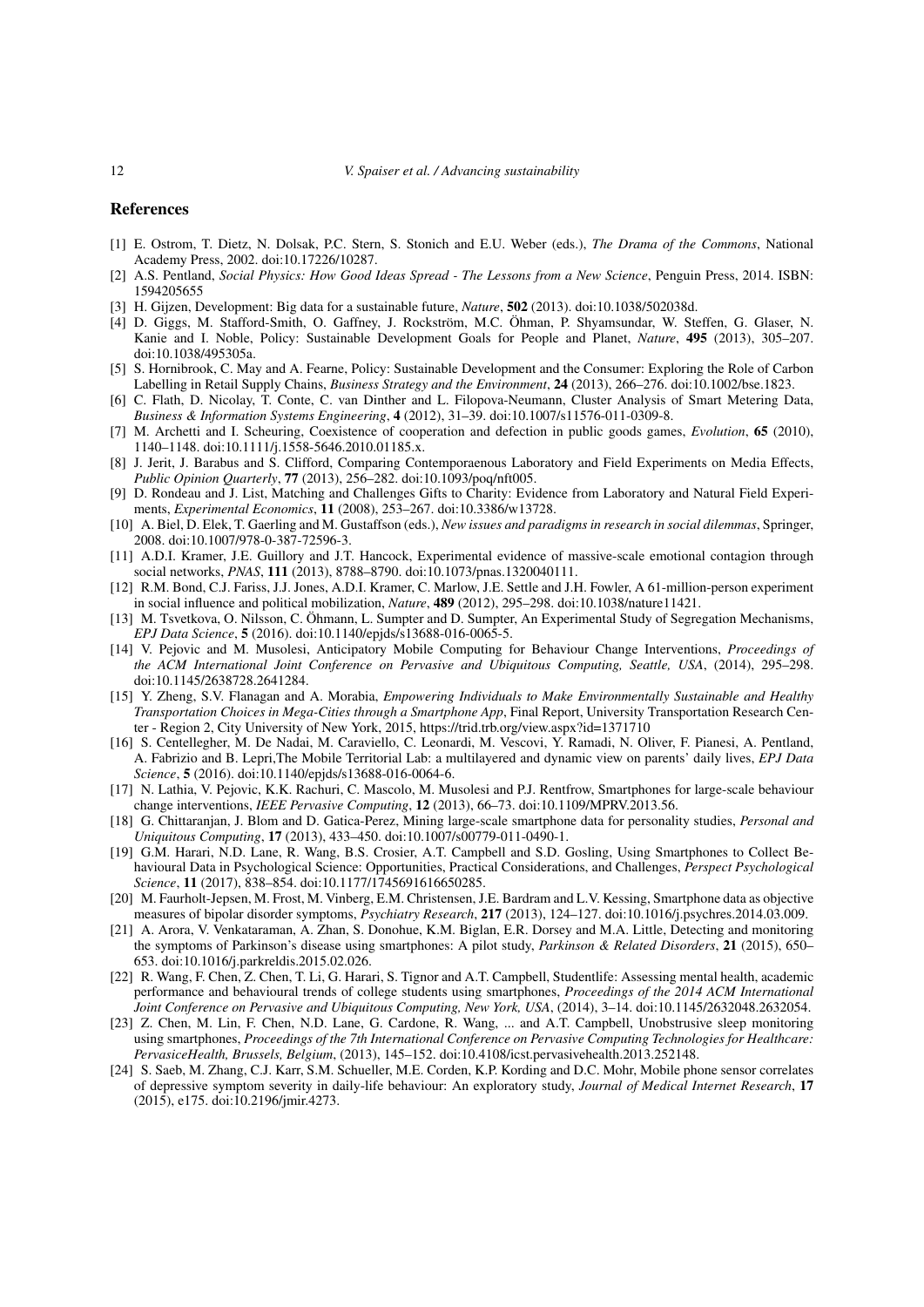- <span id="page-12-0"></span>[25] K.K. Rachuri, M. Musolesi, C. Mascolo, P.J. Rentfrow, C. Longworth and A. Aucinas, EmotionSense: A mobile phones based adaptive platform for experimental social psychology research, *Proceedings of the 12th ACM International Conference on Ubiquitous Computing, New York, USA*, (2010), 281–290. doi:10.1145/1864349.1864393.
- <span id="page-12-1"></span>[26] V. Pejovic, N. Lathia, C. Mascolo and M. Musolesi, Mobile-based experience sampling for behaviour research, In: M. Tkalčič, B. De Carolis, M. de Gemmis, A. Odić, A. Košir, *Emotions and Personality in Personalized Services*, Springer, (2016), 141–161. doi:10.1007/978-3-319-31413-6\_8.
- <span id="page-12-2"></span>[27] D. Blachon, F. Portet, L. Besacier and S. Tassart, RecordMe: A Smartphone Application for Experimental Collection of Large Amount of Data Respecting Volunteer's Privacy, *Proceedings of the 8th International Conference on Ubiquitous Computing and Ambient Intelligence, Belfast, UK*, (2014), 345–348. doi:10.1007/978-3-319-13102-3\_57.
- <span id="page-12-3"></span>[28] C. Hargood, V. Pejovic, L. Morrison and L. Yardley, The UBhave Framework: Developing Dynamic Mobile Applications for Digital Behavioural Interventions, 2016. [https://eprints.soton.ac.uk/372016/1/poster-ab.pdf.](https://eprints.soton.ac.uk/372016/1/poster-ab.pdf)
- <span id="page-12-4"></span>[29] F. Tsapeli and M. Musolesi, Investigating causality in human behaviour from smartphone sensor data: a quaisexperimental approach, *EPJ Data Science*, 4 (2015), 24. doi:10.1140/epjds/s13688-015-0061-1.
- <span id="page-12-5"></span>[30] P.M. Enock, S.G. Hoffmann and R.J. McNally, Attention Bias Modification Training Via Smartphones to Reduce Social Anxiety: A Randomized Controlled Multi-Session Experiment, *Cognitive Therapy and Research*, 38 (2017), 200–216. doi:10.1007/s10608-014-9606-z.
- <span id="page-12-6"></span>[31] E.R. Buhi, T.E. Trudnak, M.P. Martinasek, A.B. Oberne, H.J. Fuhrmann and R.J. McDermott, Mobile phonebased behavioural interventions for health: A systematic review, *Health Education Journal*, 72 (2013), 564–583. doi:10.1177/0017896912452071.
- <span id="page-12-7"></span>[32] A.S. Gerber and D.P. Green, *Field Experiments. Design, Analysis and Interpretation*, W.W. Norton & Company, 2012. ISBN: 9780393979954.
- <span id="page-12-8"></span>[33] D.P. Green and A.S. Gerber, *Get out the Vote! How to Increase Voter Turnout*. 2nd ed., Brookings Institution Press, 2008. ISBN: 9780815725688.
- <span id="page-12-9"></span>[34] Y. Zheng, S.V. Flanagan and A. Morabia, *Empowering Individuals to Make Environmentally Sustainable and Healthy Transportation Choices in Mega-Cities through a Smartphone App*, Final Report, City University of New York, 2015. [https://www.utrc2.org/sites/default/files/pubs/Smart-Transportation-Choices-Mega-Cities-Smartphone-App.pdf.](https://www.utrc2.org/sites/default/files/pubs/Smart-Transportation-Choices-Mega-Cities-Smartphone-App.pdf)
- <span id="page-12-10"></span>[35] A.C. Merritt, D.A. Effron and B. Monin, Moral Self-Licensing: When Being Good Frees Us to Be Bad, *Social and Personality Psychology Compass*, 4 (2010), 344–358. doi:10.1111/j.1751-9004.2010.00263.x.
- <span id="page-12-11"></span>[36] J. Jordan, E. Mullen and J.K. Murnighan, Striving for the Moral Self: The Effects of Recalling Past Moral Actions on Future Moral Behavior, *Personality and Social Psychology Bulletin*, 37 (2011), 701–713. doi:10.1177/0146167211400208.
- <span id="page-12-12"></span>[37] A. Conner-Simons and R. Gordon, *Artificial intelligence suggests recipes based on on food photos*, MIT News, 2017. [http://news.mit.edu/2017/artificial-intelligence-suggests-recipes-based-on-food-photos-0720.](http://news.mit.edu/2017/artificial-intelligence-suggests-recipes-based-on-food-photos-0720)
- <span id="page-12-13"></span>[38] S. Dabiri and K. Heaslip, Inferring transportation modes from GPS trajectories using a convolutional neural network, *Transportaton Research Part C*, 86 (2018), 360–371. doi:10.1016/j.trc.2017.11.021..
- <span id="page-12-14"></span>[39] M. Berners-Lee, *How Bad are Bananas? The Carbon Footprint of Everything*, Green Profile, 2010. ISBN: 1846688914.
- <span id="page-12-15"></span>[40] J. Chen and J. Stallaert, An Economic Analysis of Online Advertising Using Behavioral Targeting, *MIS Quarterly*, 38 (2014), 429–449. doi:10.25300/MISQ/2014/38.2.05..
- <span id="page-12-16"></span>[41] R.H. Thaler and C.R. Sunstain, *Nudge. Improving Decisions about Health, Wealth, and Happiness*, Penguin Press, 2008. ISBN: 0141040017
- <span id="page-12-17"></span>[42] S. Dawson, The impact of institutional surveillance technologies on student behaviour, *Surveillance & Society*, 4 (2006), 69–84. [https://ojs.library.queensu.ca/index.php/surveillance-and-society/article/view/3455.](https://ojs.library.queensu.ca/index.php/surveillance-and-society/article/view/3455)
- <span id="page-12-18"></span>[43] M. van Bommel, J.-W. van Prooijen, H. Elffers and P.A.M. van Lange, Be aware to care: Public self-awareness leads to a reversal of the bystander effect, *Journal of Experimental Social Psychology*, 48 (2012), 926–930. doi:10.1016/j.jesp.2012.02.011..
- <span id="page-12-19"></span>[44] B. Latané, The psychology of social impact, *American Psychologist*, 36 (1981), 343–356. doi:10.1037/0003- 066X.36.4.343.
- <span id="page-12-20"></span>[45] M. Milinski, D. Semmann and H.-J. Krambeck, Reputation helps solve the 'tragedy of the commons', *Nature*, 415 (2002), 424–426. doi:10.1038/415424a..
- <span id="page-12-21"></span>[46] E. Yoeli, M. Hoffman, D.G. Rand and M.A. Nowak, Powering up with indirect reciprocity in a large-scale field experiment, *PNAS*, 110 (2013), 10424–10429. doi:10.1073/pnas.1301210110..
- <span id="page-12-22"></span>[47] Y. Goda, M. Yamada, H. Matsukawa, K. Hata and S. Yasunami, Conversation with a Chatbot before Online EFL Group Discussion and the Effects of Critical Thinking, *The Journal of Information and Systems in Education*, 13 (2014), 1–7. doi:10.12937/ejsise.13.1..
- <span id="page-12-23"></span>[48] D.M. Aanensen, D.M. Huntley, E.J. Feil, F. al-Own and B. G. Spratt, EpiCollect: Linking Smartphones to Web Applications for Epidemiology, Ecology and Community Data Collection, *PLoS ONE*, 4 (2009), e6968. doi:10.1371/journal.pone.0006968.
- <span id="page-12-24"></span>[49] D.M. Aanensen, D.M. Huntley, M. Menegazzo, C.I. Powell and B.G. Spratt, EpiCollect+: linking smartphones to web applications for complex data collection projects, *F1000Res*, 3 (2014), 199. doi:10.12688/f1000research.4702.1.